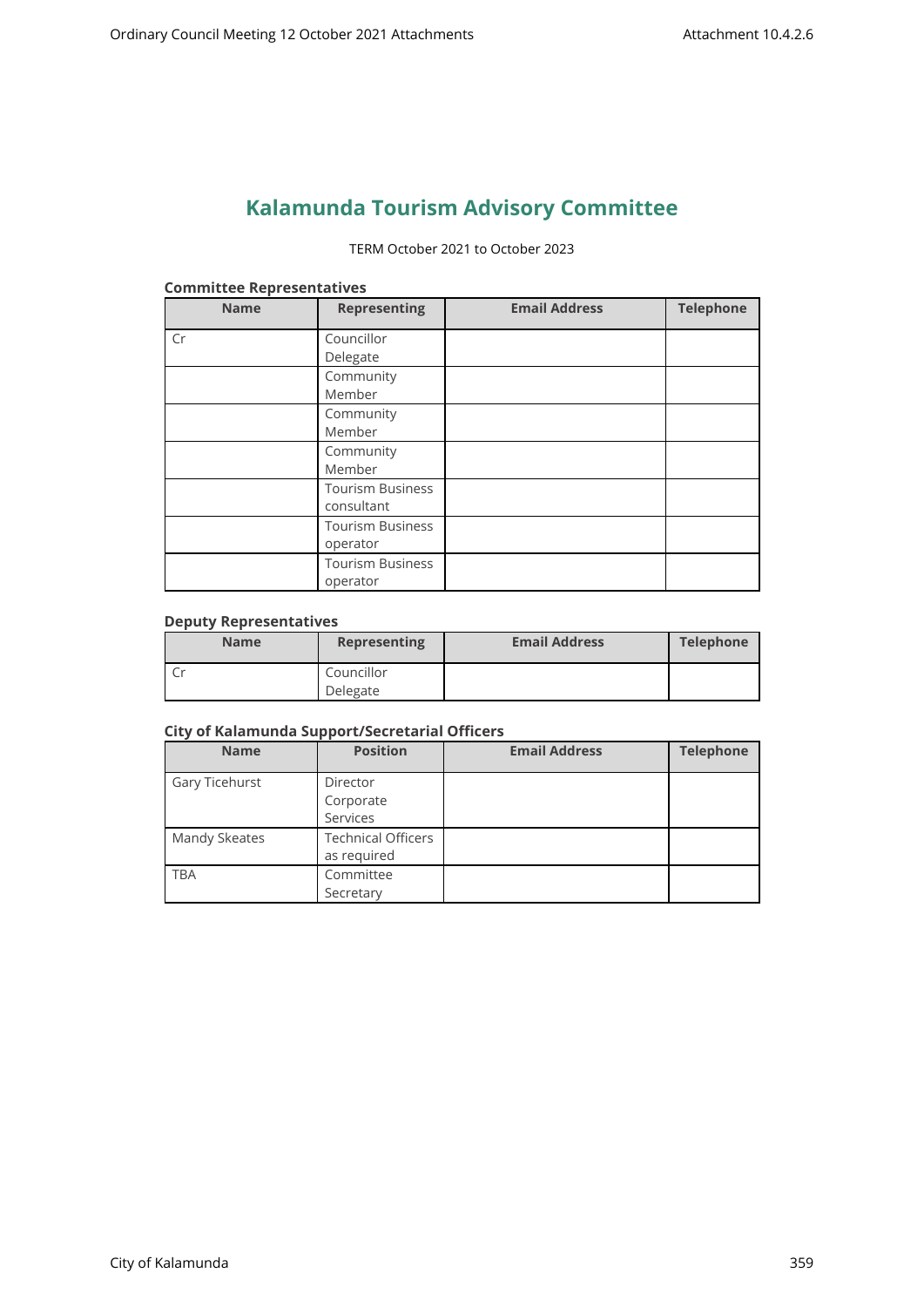# **KALAMUNDA TOURISM ADVISORY COMMITTEE**

Terms of Reference October 2021

#### **1. Name**

The name of the Committee shall be the *Kalamunda Tourism Advisory Committee (KTAC).*

#### **2. Purpose**

To provide Council with support to establish the City of Kalamunda as a tourism destination with a sustainable and vibrant future.

# **3. Objectives**

- a. Assist the City in its development of strategies, actions and plans to contribute to establishing the City as a major tourist destination.
- b. Assist the City to foster strong relationships with tourism stakeholders, including peak bodies and government agencies.
- c. Provide advice on current initiatives, opportunities or gaps in the promotion of tourism.
- d. Upon request by the City, to undertake specific investigations, reviews of items related to:
- i. Guiding the implementation of the Tourism Development Strategy
- e. Provide advice that leverages community expectations in promoting the strengths and opportunities in Tourism.
- f. Provides a forum for sharing information relating to tourism opportunities within the City.
- g. Provide advice and give consideration of how tourism can be integrated and aligned in other key informing City Strategies and Plans.
- h. Act as Champions within the Community for City initiatives in the Tourism area.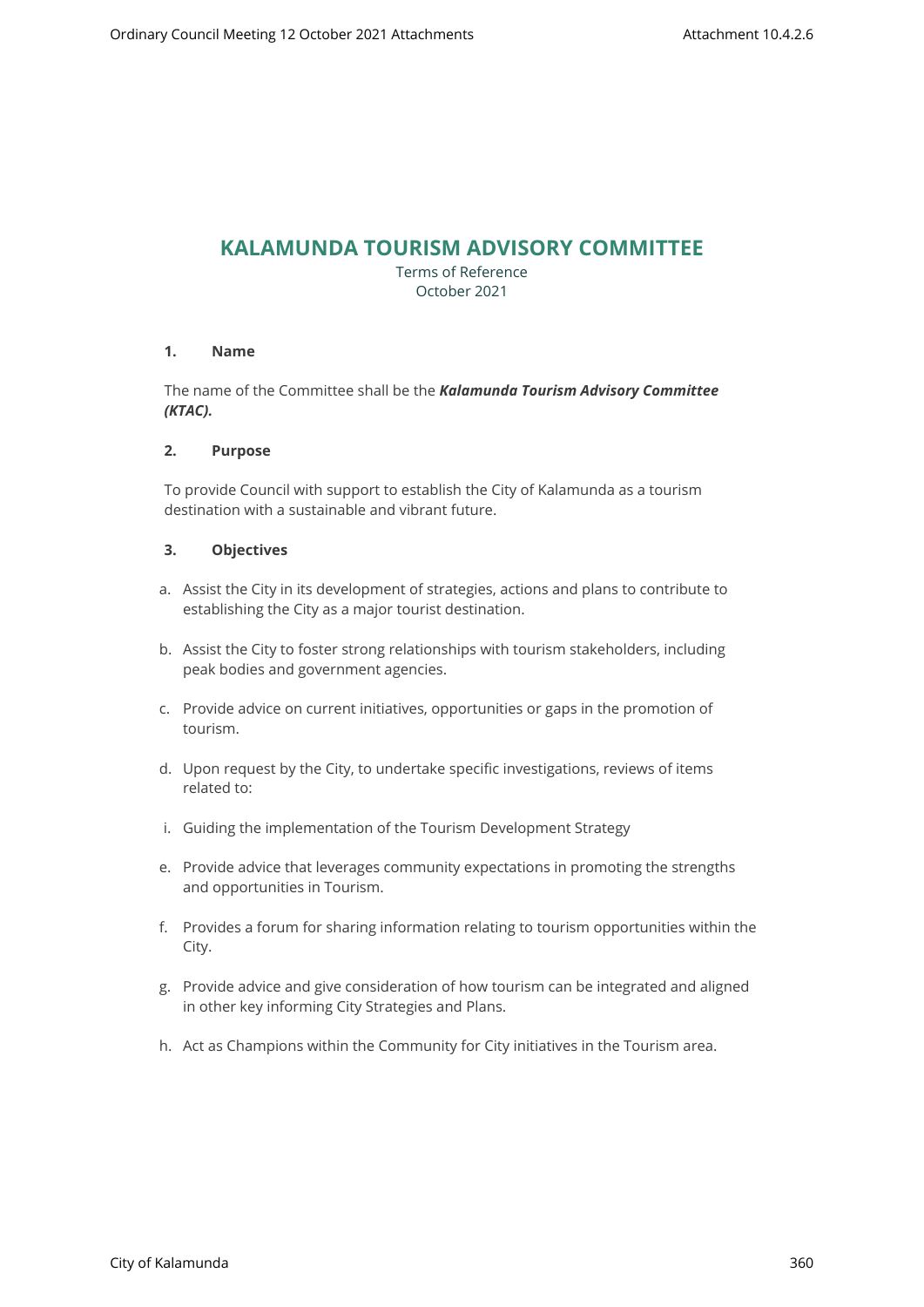# **4. Council's Strategic Alignment**

*Kalamunda Advancing Strategic Community Plan to 2031*

OBJECTIVE 1.3 - To support the active participation of local communities.

#### **5. Membership**

#### **a) Qualification to be a Member**

Members must be able to demonstrate skills, knowledge and experience and a strong interest in tourism development.

#### **b) No. of Members**

The committee shall consist of up to 8 members comprising:

- i. OneElected Member.
- ii. Three tourism operators from within the City of Kalamunda.
- iii. Three community members with experience within the tourism field

An invitation to a Local State Member of Parliament with a strong interest in tourism will be extended. This is a non-voting position.

#### **c) Deputy Members**

Each committee shall have an appointed Deputy Councillors who is to attend meetings in the absence of the appointed Councillor.

#### **d) Term of Appointment**

Appointment is for up to two years and members are eligible for re- appointment following the Council Ordinary Election.

#### **e) Observers**

A request to attend a meeting as an observer will be approved at the discretion of the Presiding Member and the CEO.

Requests to attend as an observer should be provided to the CEO no less than two full working days prior to the meeting.

Observers:

- i. will not participate in the business of the committee.
- ii. will not be present when items of confidentiality are presented or discussed by the committee.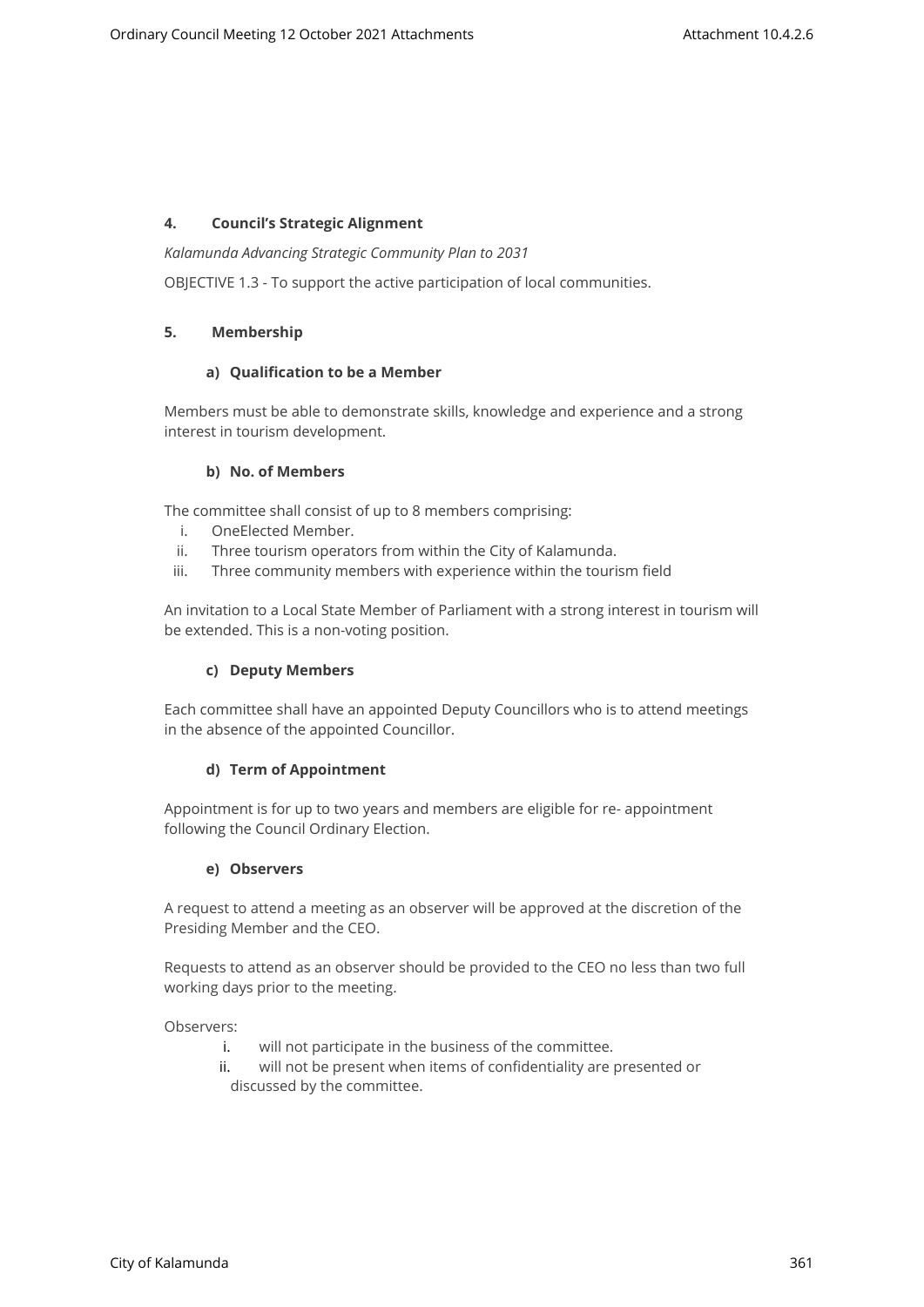# **f) Resignation or Termination of Membership**

- i. Membership will be reviewed should a member miss three consecutive meetings without approved leave of absence and the Committee may choose to recommend to Council that the member is removed.
- ii. A committee member may resign from membership of the committee by giving the Chief Executive Officer or the committee's presiding member written notice of the resignation.

#### **6. Election of Presiding Member and Deputy Presiding Member**

a. The election of the Presiding Member and Deputy Presiding Member will be conducting in accordance with the provisions of the *Local Government Act 1995.*

#### **7. Meetings**

#### **a) Conduct of Meetings**

All meetings will be conducted in accordance with the provisions of the *Local Government Act 1995* and the City's Standing Orders Local Law and the City of Kalamunda Code of Conduct.

#### **b) Inductions**

All Members will be required to attend an induction which will be held prior to the first meeting of the committee following a Council election.

#### **c) Schedule of Ordinary Meetings**

The Committee shall meet at least quarterly. Meetings should be held on a regular date and time to be determined by the Committee

#### **d) Special or Extra Meetings**

A Special or extra meeting can be proposed by: -

- i. A majority decision of the Committee
- ii. The presiding member of the Committee
- iii. By at least 1/3rd of the members of the Committee

A Committee may also choose to form working groups from its membership or to second others with specific skills for undertaking specific tasks required by the Committee in consultation with the City to ensure resources can be made available.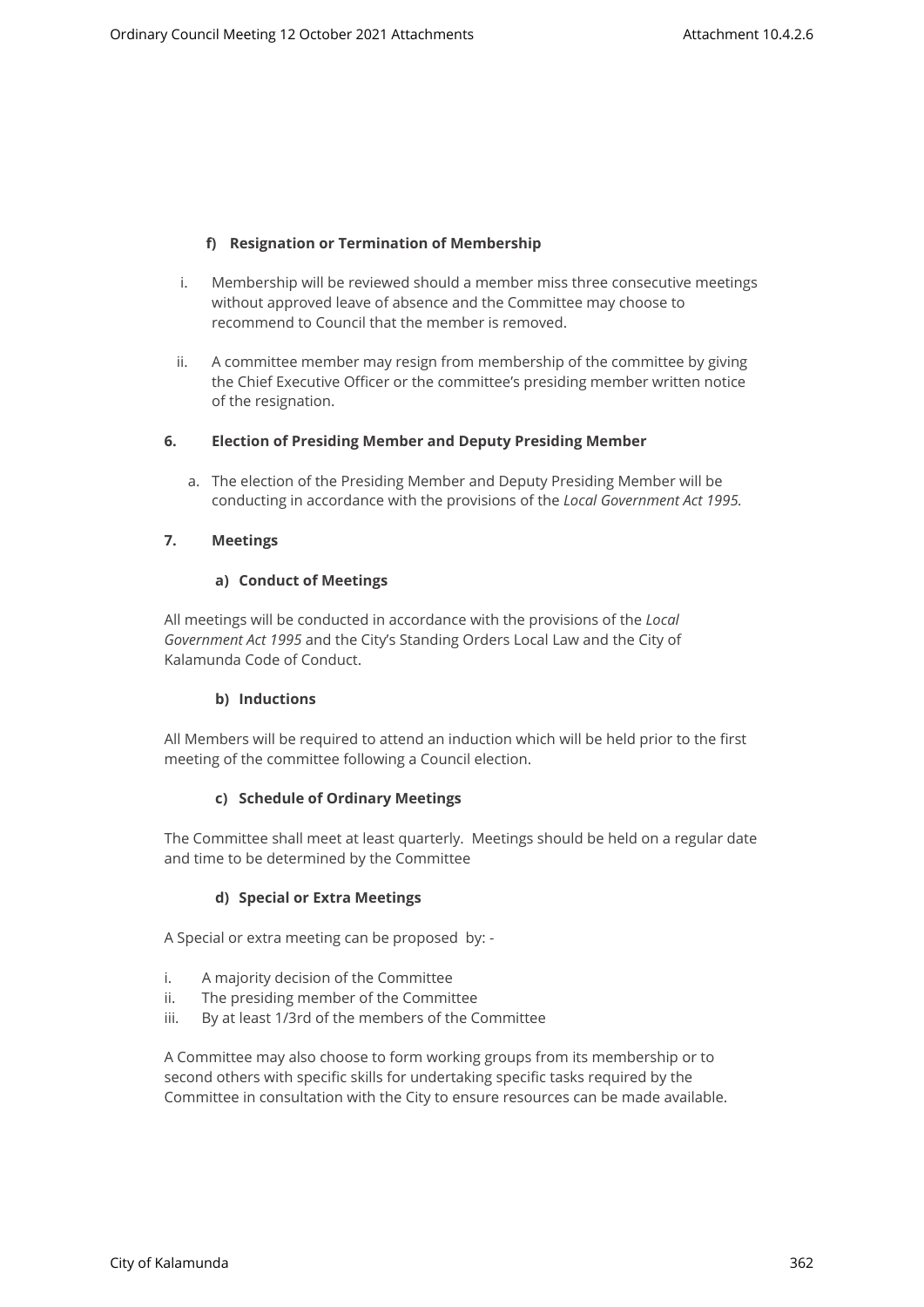#### **e) Quorum**

A quorum shall consist of at least one half of the appointed members. If a quorum is not achieved the meeting can progress informally, with minutes prepared in accordance with established processes

# **f) Disclosure of Interest**

All Committee Members are required to disclose any financial, proximity or impartiality interests that they may have in any matter to be discussed at the meeting.

# **g) Voting**

Each appointed member present shall have one (1) vote. In the event of a tied vote, the Presiding Member is to cast a second vote.

City of Kalamunda Officers supporting the Committee do not have voting rights.

The City may appoint additional officers to attend meetings and provide advice or subject matter expertise on topics to be discussed at any meeting. These officers do not have a voting right.

#### **h) Agendas and Minutes**

- i. Agendas and Minutes will be administered by the Chief Executive Officer or their delegate.
- ii. City of Kalamunda Officer will be appointed by the CEO as the Secretary to the Committee.
- iii. A call for agenda items and notices of meeting will be distributed electronically by the Secretary 10 working days prior to each meeting. Members are to submit any agenda items within 2 working days.
- iv. A draft Agenda will be sent electronically to the Presiding Member 8 working days prior to committee meeting for sign off.
- v. The City and the Presiding Member may choose to meet to discuss agenda items prior to finalising an agenda.
- vi. Agenda items along with any supporting papers are to be sent to the committee members no later than 5 working days prior to meeting. This allows time for members to consider the item and make an informed decision.
- vii. Late or urgent agenda/business items may be accepted for consideration by the Committee by the Presiding Member.
- viii. If there are no agenda items the City's administration in consultation with the Presiding Member, will advise all members the scheduled meeting is cancelled.
- ix. The City's administration shall prepare draft minutes for all meetings within 10 working days. A copy of the minutes shall be forwarded to Presiding Member for sign off within 10 working days of each meeting.